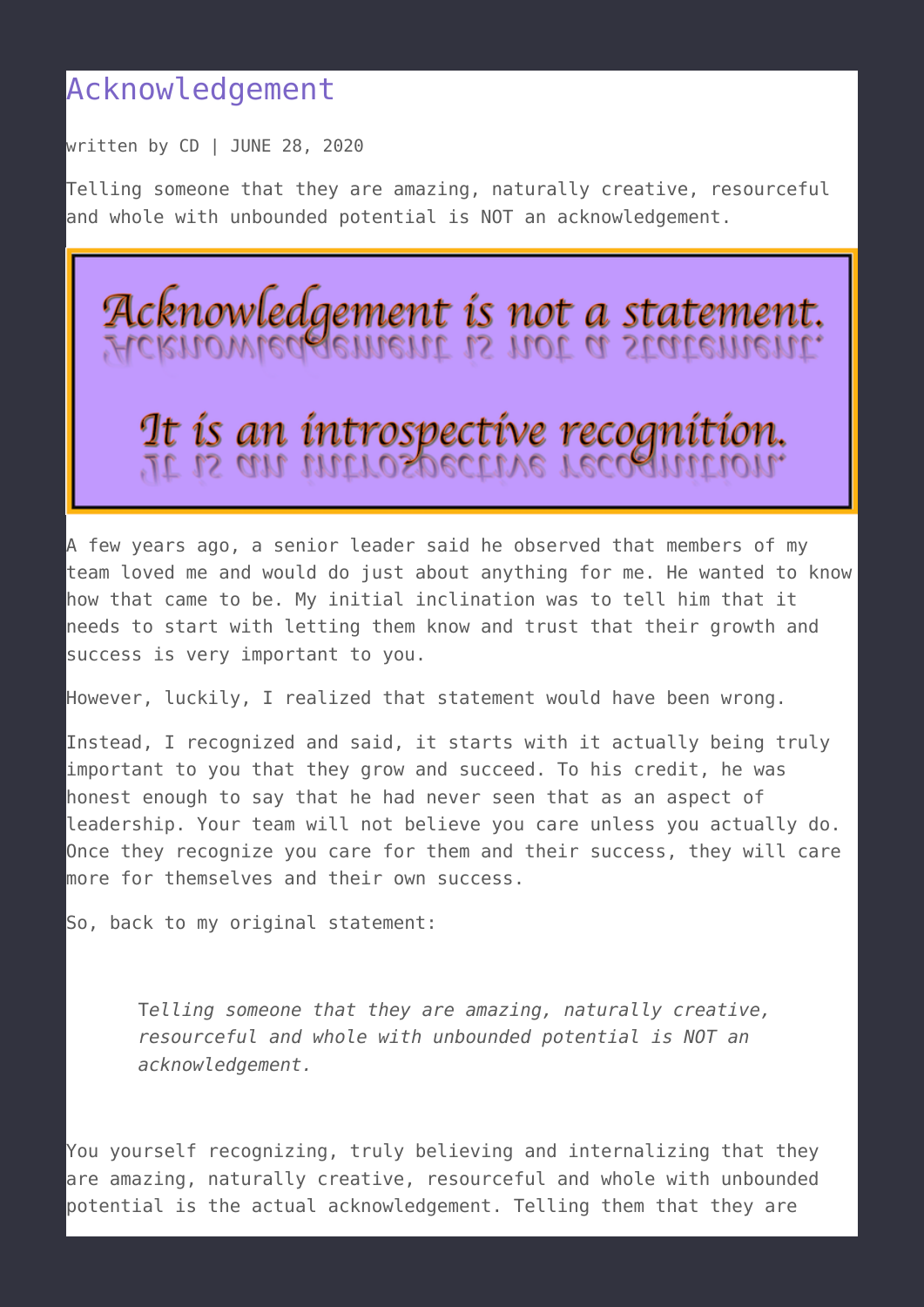amazing is a statement of acknowledgement. Without first appreciating it, the statement is hollow with little impact.

Nonetheless, the magic doesn't really happen until they themselves recognize, acknowledge and truly believe in their own ability to grow, achieve and succeed without bound. When you truly recognize another person's magnificence, they are much more likely to also see it themselves.

Acknowledgement in the Classroom

When teaching, especially 8th graders, if you want to have any hope of reaching your students, you need their trust. Start with first acknowledging yourself that they are fully capable individuals. This is a necessary foundation for establishing genuine trust. It's hard to make progress in the classroom if there isn't a connection established. I remember a school event where parents where dumbfounded that their 8th graders were asking me to be in selfies with them. If you can have that kind of connection with 8th graders, you can also help them appreciate that your objective is to enable them to discover they are ready for life. Now you can begin evoking the transformation to help them learn how to learn.

As a teacher, a parent, a mentor, a manager, and a human, I like:

"If you are personally interested in the child, they can sense it in about five minutes, and I think they are forever grateful because most schools are not like that."

National award-winning Palo Alto teacher takes unusual approach TRICK - Trust, Respect, Independence, Collaboration and Kindness



## [National award-winning Palo Alto teacher takes unusual approach](http://www.mercurynews.com/2017/09/22/national-award-winning-palo-alto-teacher-takes-unusual-approach/)

The way you do anything is the way you do everything

When we look closely at another or their actions, we get a window into the whole person. Everything the say or do in some way sheds more light. The values driving small actions and choices are the same as those driving small and large decisions in other parts of their life. As the saying goes "*the way you do one thing is the way you do everything.*"

When we look deeply into another's eyes we may see their soul; when we look at, understand, appreciate and acknowledge small achievements we